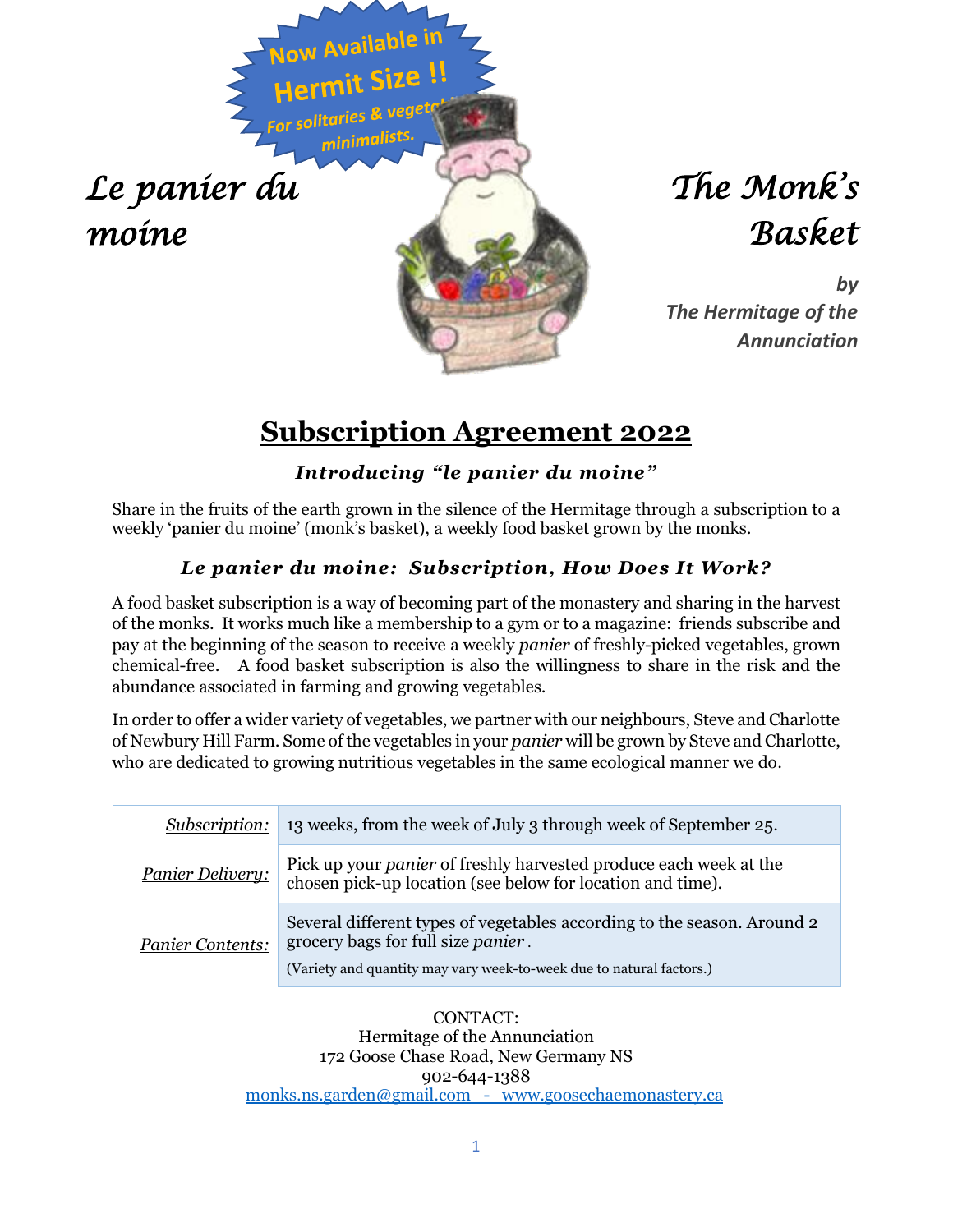#### *The Hermitage Growing Practices*

Monastic life is a constant striving to live a unified and simple life. Our growing practices match the same spirit as our monastic life. This means we strive to grow vegetables in an ecological manner, with simplicity and quietude.

- Our produce is grown chemically free, using practices accepted by organic farming.
- We prioritize soil health over harvest quantity, remembering the smallest of creatures.

#### *Subscription Offerings*

We offer 2 *panier* sizes (duration 13 weeks):

- **1.** *Full Basket Subscription***:** *Le panier du moine:* **\$38.46/week** *(\$500 full subscription cost)* - for serious vegetable lovers, or for 3 or more people.
- 

**2.** *Hermit Size Subscription:* **\$28.46/week** *(\$370 full subscription cost)* 

*-* for 1 to 2 people.

| $\epsilon$ and season of vegetables included in the pather du mome.  |                                                                                                                                                                  |  |  |
|----------------------------------------------------------------------|------------------------------------------------------------------------------------------------------------------------------------------------------------------|--|--|
| July                                                                 | •Spring Cabbage •Chives •Green Onion •Peas •Summer<br>Squash                                                                                                     |  |  |
| <b>August</b>                                                        | •Beans •Beets •Cucumbers •Armenian Cucumber (me2te)<br>•Carrots • Eggplant • Onions • Sweet Peppers • Summer<br>Squash •Tomatoes                                 |  |  |
| <b>September</b>                                                     | •Beans •Beets •Cabbage •Carrots •Celery •Cousa <sup>1</sup><br>•Cucumbers •Armenian Cucumber (me2te) •Garlic<br>•Melon •Onions •Peppers •Winter Squash •Tomatoes |  |  |
| <b>All Season</b>                                                    | •Basil •Kale •Lettuce •Salad Mix •Swiss Chard •Radishes<br>•Purslane (ba2le) •Spinach •Mint •Oregano •Thyme                                                      |  |  |
| (This chart is based on our best estimate, but of course the weather |                                                                                                                                                                  |  |  |
| may cause our actual production to be different.)                    |                                                                                                                                                                  |  |  |

Varieties and season of vegetables included in the 'panier du moine'  $\cdot$ 

<sup>1</sup> Cousa: a Middle-Eastern summer squash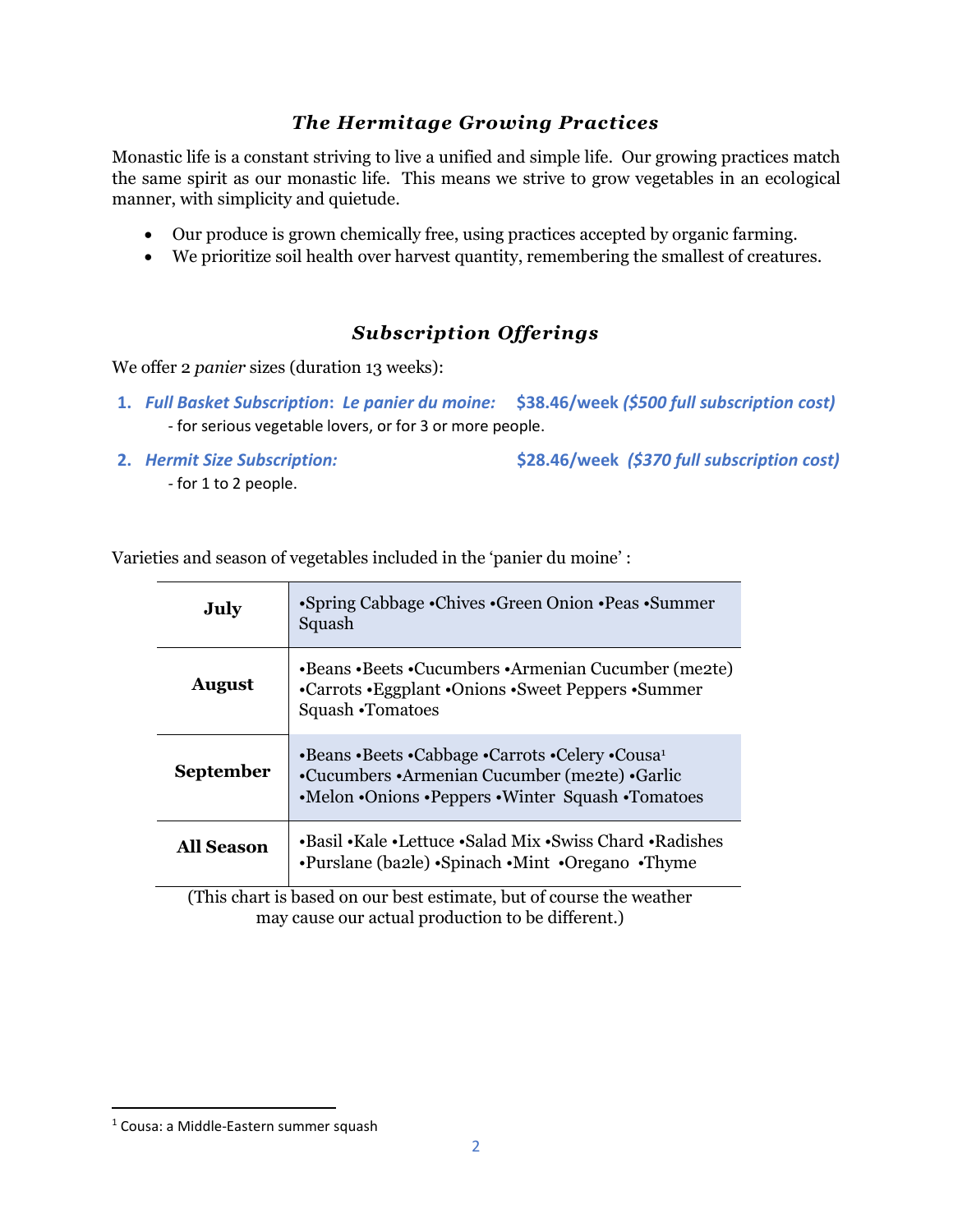#### *Our Shared Commitments*

We promise to do our best to provide you with a bountiful share each week. The quantity of produce, however, may vary from week to week due to extreme weather, or other production factors, despite our best efforts. *By joining our food basket subscription, you are agreeing to share the risk of crop failure with us and other subscribers*. If a large enough portion of crops fails, we may not be able to deliver any product in some weeks.

#### *Picking Up Your "***panier du moine"**

You are responsible for picking up your *panier du moine* at the pick-up time and location designated for you. Once the subscriptions are filled, we will balance out the pick-up times amongst all members. Your pick-up times will be one of the following.

| <b>DAY OF WEEK</b>               | <b>PICK-UP LOCATION</b>                                                  |  |
|----------------------------------|--------------------------------------------------------------------------|--|
| <b>Wednesday:</b><br>4:30-5:00pm | 2 Huxley Close<br>Clayton Park, Halifax<br>(Nada Haidar)                 |  |
| <b>Wednesday:</b><br>3:30-4:00pm | 14 Juniper Ridge,<br>Glen Haven (St.Margaret's Bay)<br>(Alina Kirsanova) |  |
| <b>Saturday: Morning</b>         | Bridgewater (TBD)                                                        |  |

You are responsible for observing the rules for picking up your *panier*, which are as follows:

- 1. Pick up your *panier* within the appointed timeframe out of respect for the host of the location who is kindly offering hospitality for the pick-up.
- 2. Return your empty *panier* from the previous week's delivery.

If you are unable to pick up your food basket within the time-frame, please give us as much advanced notice as possible—*at least 24 hours*. You then have the following options:

- You may arrange to have someone else pick up your food basket (please do not impose on the host of the pick-up location).
- You can pick up your food basket at the monastery.

Food baskets that are not retrieved within the pick-up time will be forfeited.

*Important*: Please deal directly with the monks, and not the host of the pick-up location, for all monastery vegetable-related issues: 902-644-1388.